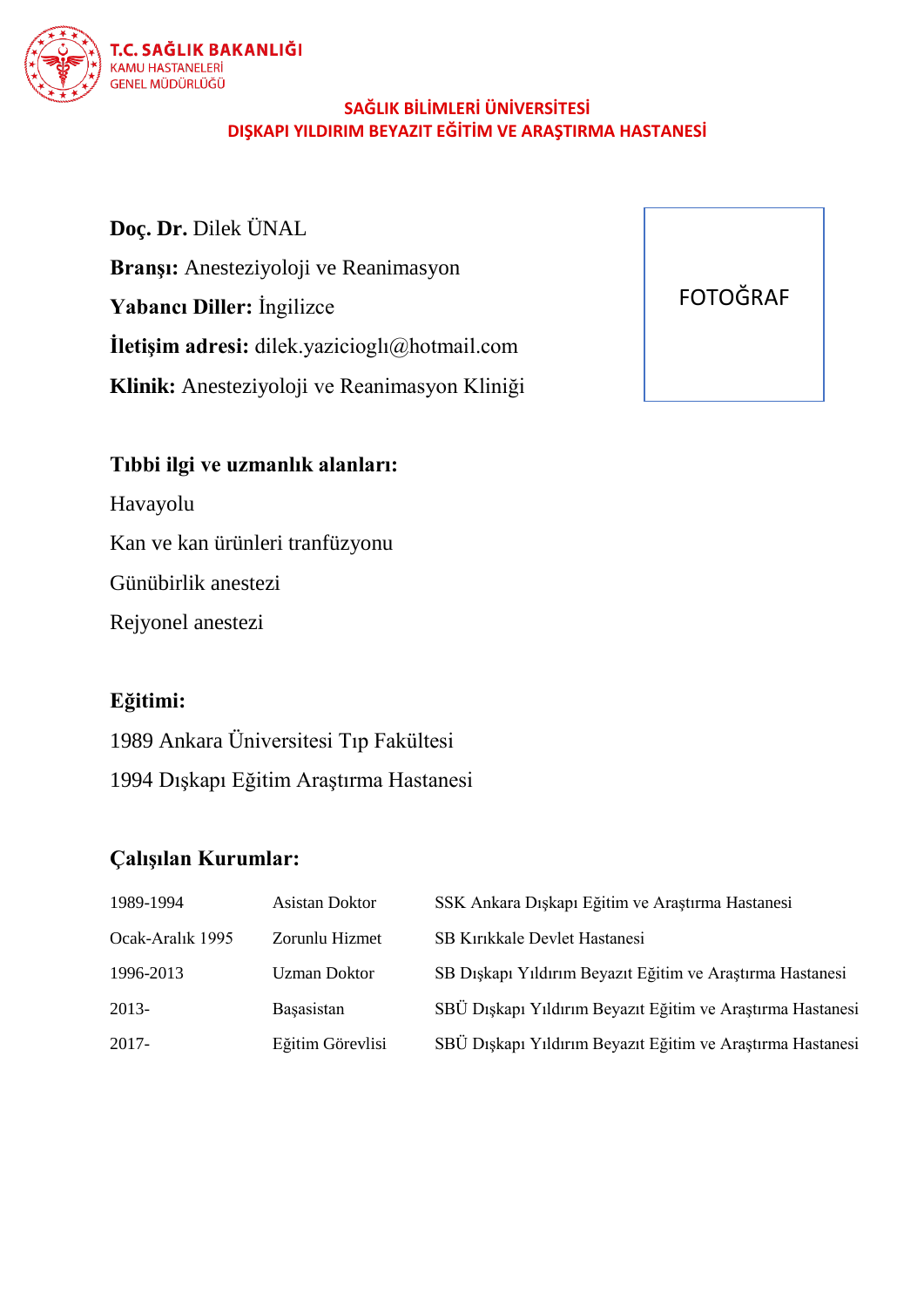

#### **SAĞLIK BİLİMLERİ ÜNİVERSİTESİ**

#### **DIŞKAPI YILDIRIM BEYAZIT EĞİTİM VE ARAŞTIRMA HASTANESİ**

#### **Yayınlar:**

**1-** Benli T, Duman E, Göksan G, **Yazıcıoğlu D**. Omurga cerrahisi uygulanan hastalarda kontrollü hipotansiyon ve doku travmasının böbrek fonksiyonları üzerine etkisi. Acta Orthop Traumatol Turc. 1998; 32: 5-7.

**2-** Akkaya T, Toygar P, Bedirli N**, Yazıcıoğlu D,** Gümüş H. Effects of pretreatment with Lidocaine or Ketamine on injection pain and whitdrawal movements of Rocuronium. Türk J Med Sci 2008; 38 (6): 577–582

**3-** Kulacoglu H, Ozyaylali I, **Yazicioglu D**. Concerning: "Day hospital for incisional hernia repair: selection criteria." Donati M. et al. Acta Chir Belg. 2008, 108:198-202. Acta Chir Belg. 2008; 108: 484- 485.

**4-** Ozyaylali I, Ersoy E, **Yazicioglu D**, Ozdogan M, Oruc T, Kulacoglu H. Founding the first hernia center in Turkey. Hernia 2008; 12: 117–120

**5-** Kulacoglu H, Ozyaylali I, **Yazicioglu D**. Factors determining the doses of local anesthetic agents in unilateral inguinal hernia repair. Hernia 2009; 13: 511–516.

**6-** Kulacoglu H, Ozyaylali I, Kunduracioglu B, **Yazicioglu D**, Ersoy E, Ugurlu C. The value of anterior inguinal exploration with local anesthesia for beter diagnosis of chronic groin pain in soccer players. Clin J Sports Med 2011; 21: 456-9.

**7-** Kulacoglu H, **Yazicioglu D**, Ozyaylali I. Prosthetic repair of umbilical hernias in adults with local anesthesia in a day-case setting: a comprehensive report from a specialized hernia center. Hernia. 2012 Apr;16(2):163-70. doi: 10.1007/s10029-011-0888-8

**8-** Ozyaylalı I, **Yazicicoglu D**, Kulacoglu H. Outpatient simultaneus repair of ventral and groin hernias in local anesthesia: Case report. Acta Clin Croat.2012; 51: 103-105.

**9- Yazicioglu D,** Akkaya T, Kulacoglu H. Addition of lidocaine [to bupivacaine for spinal anaesthesia](http://www.ncbi.nlm.nih.gov/pubmed/23980580)  [compared with bupivacaine spinal anaesthesia and local infiltration a](http://www.ncbi.nlm.nih.gov/pubmed/23980580)naesthesia. Acta Anaesthesiol Scand. 2013; 57:1313-20. doi: 10.1111/aas.12175.

10- **Yazicioglu D**, Akkaya T, Sonmez E, Gumus H. [Addition of lidocaine to levobupivacaine reduces](http://www.sciencedirect.com/science/article/pii/S0104001413001383)  [intrathecal block duration: randomized controlled trial.](http://www.sciencedirect.com/science/article/pii/S0104001413001383) Rev Bras Anesthesiol. 2014 May-Jun; 64(3):159-63. doi: 10.1016/j.bjan.2013.06.005.

**11- Yazicioglu D**, Baran I, Uzumcugil F, Ozturk I, Utebey G, Sayin M. Oral mask ventilation is more effective than face mask ventilation after nasal surgery. J Clin Anest. 2015.

A12- **Ünal D**, Özyaylalı İ, Kulaçoğlu H Safety of outpatıent hernıorrhaphy ın the gerıatrıc patıent: a retrospectıve comparatıve study. Turkish Journal of Geriatrics DOI: 10.31086/tjgeri.2018240426 2018;21 (2):252-262.

**13-** Tayyar Alp Ozkan · Nihat Karakoyunlu · Reyhan Polat · Gülistan Sanem Sarıbaş · Nevzat Can Şener · Seyda Özdemir · Kevser Peker · Dilek Ünal · Can Tuygun. An evaluation of the protective efect of esomeprazole in an experimental model of renal ischemia–reperfusion [Int Urol](https://www.ncbi.nlm.nih.gov/pubmed/?term=An+evaluation+of+the+protective+efect+of+esomeprazole+in+an+experimental+model+of+renal+ischemia%E2%80%93reperfusion)  [Nephrol.](https://www.ncbi.nlm.nih.gov/pubmed/?term=An+evaluation+of+the+protective+efect+of+esomeprazole+in+an+experimental+model+of+renal+ischemia%E2%80%93reperfusion) 2018 Feb;50(2):217-223. doi: 10.1007/s11255-017-1775-8. Epub 2017 Dec 26.

**14**- Keskin G, Akin M, **Unal D**. Fixation of the endotracheal tube in a pediatric patient with facial neck burn injury; A novrl technique. Trens in Anesthesia and Critical Care. 2018 Aug. Vol. 21 (57-59). Doi.10.1016/j.tacc.2018.05.002.

**15-** Sedef Gulcin Ural, **Dilek Yazicioglu**, Tuncer Simsek, Mesut Erbas, Hasan Sahin, Hatice Betul Altinisik. Comparing the effect of two different induction regimens with thiopental on hemodynamics during laryngoscopy and tracheal intubation in hypertensive patients. ANAESTH, PAIN & INTENSIVE CARE.